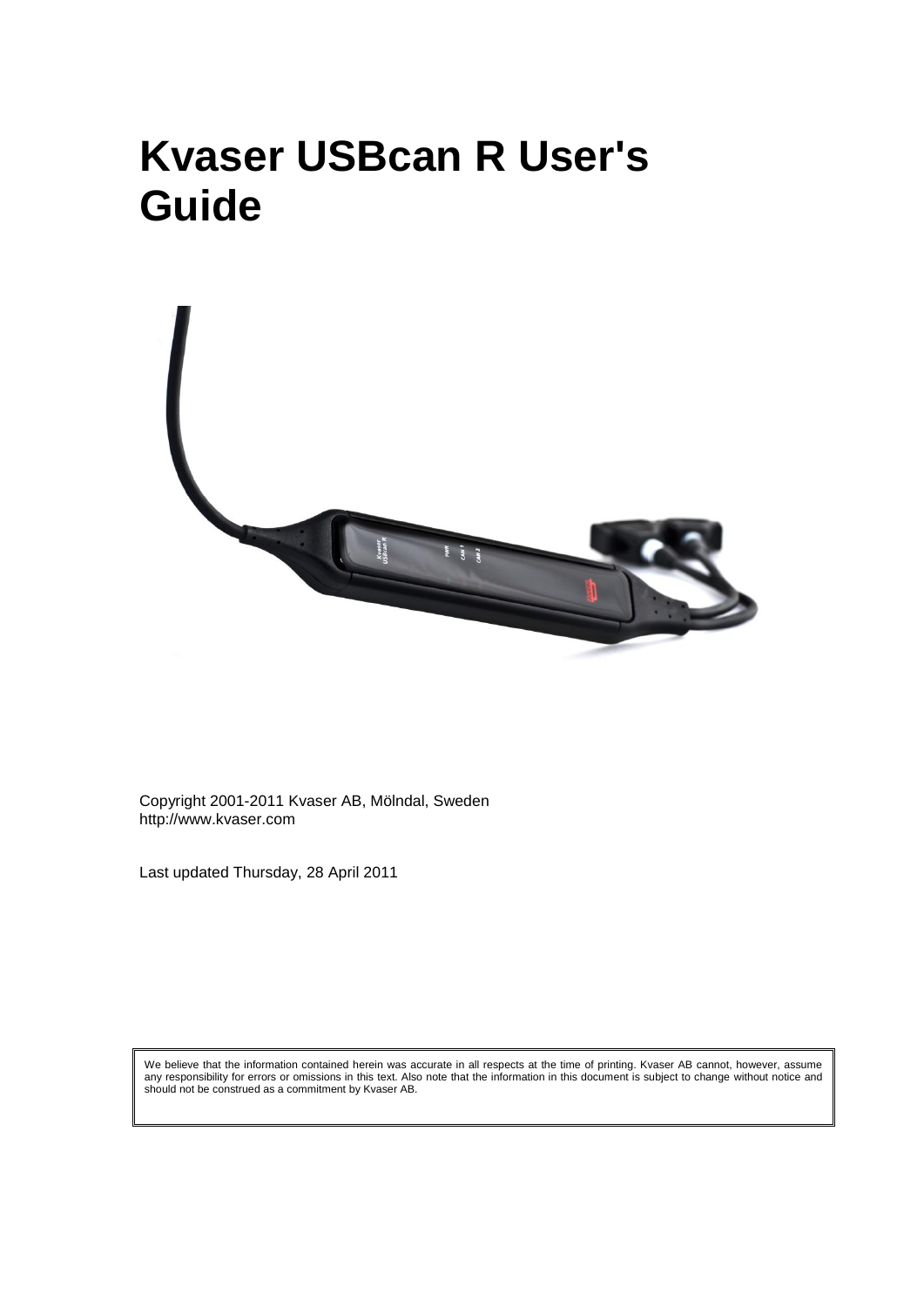(This page is intentionally left blank.)

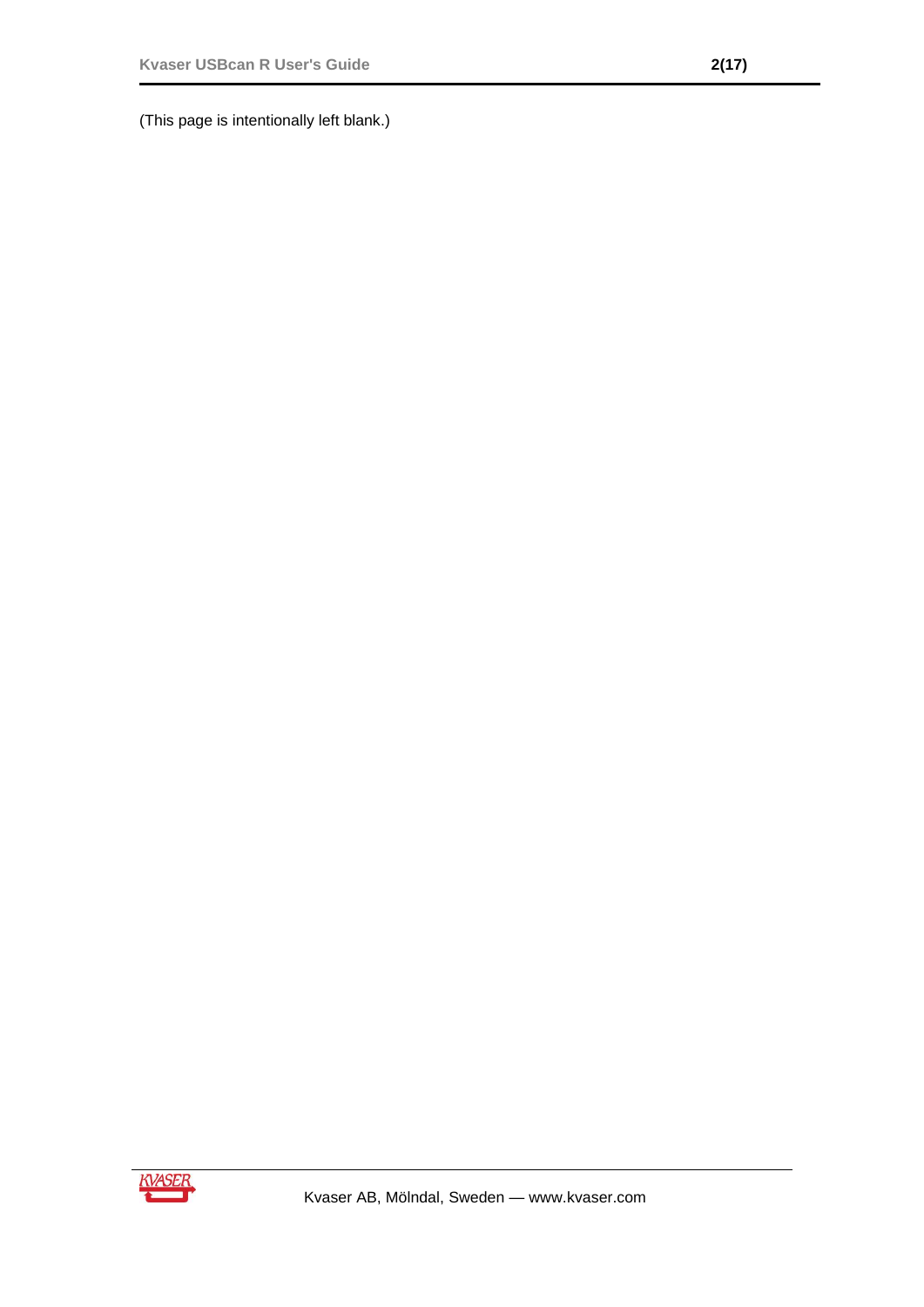#### <span id="page-2-0"></span>**Table of Contents**  $\mathbf 1$

| 1                                        |               |  |
|------------------------------------------|---------------|--|
| $\mathbf{2}$                             |               |  |
| 3<br>3.1<br>3.2<br>3.3                   | Introduction. |  |
| $\mathbf{A}$<br>4.1<br>4.2<br>4.3<br>4.4 |               |  |
| 5<br>5.1                                 |               |  |
|                                          |               |  |
| 6<br>6.1<br>6.2<br>6.3<br>6.4<br>6.5     |               |  |
| 7                                        |               |  |
| 8<br>8.1<br>8.2<br>8.3<br>8.4<br>8.5     |               |  |

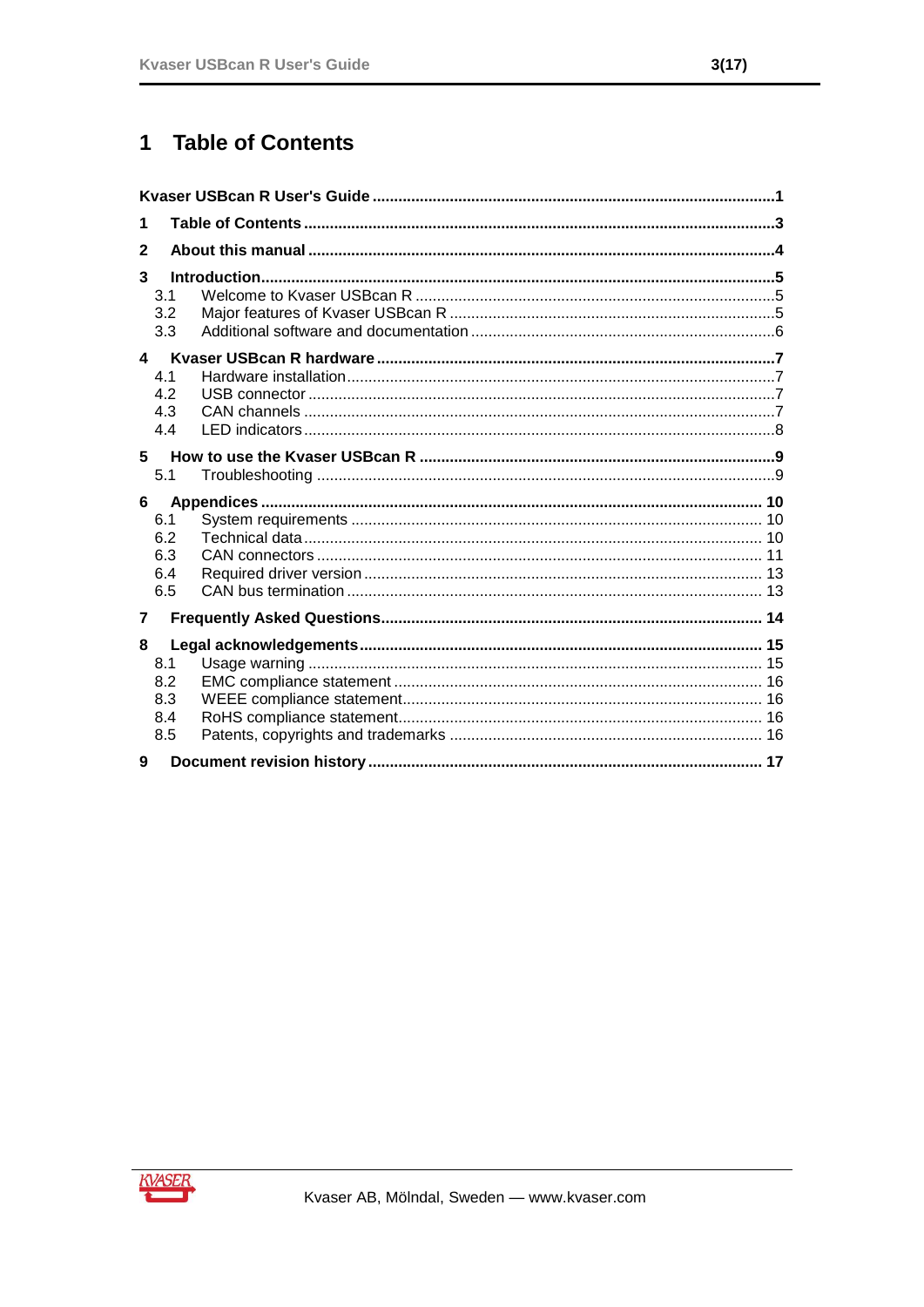# <span id="page-3-0"></span>**2 About this manual**

This manual is intended for Kvaser USBcan R users. This manual contains a description of the hardware's properties and general instructions for connecting the device to a computer.

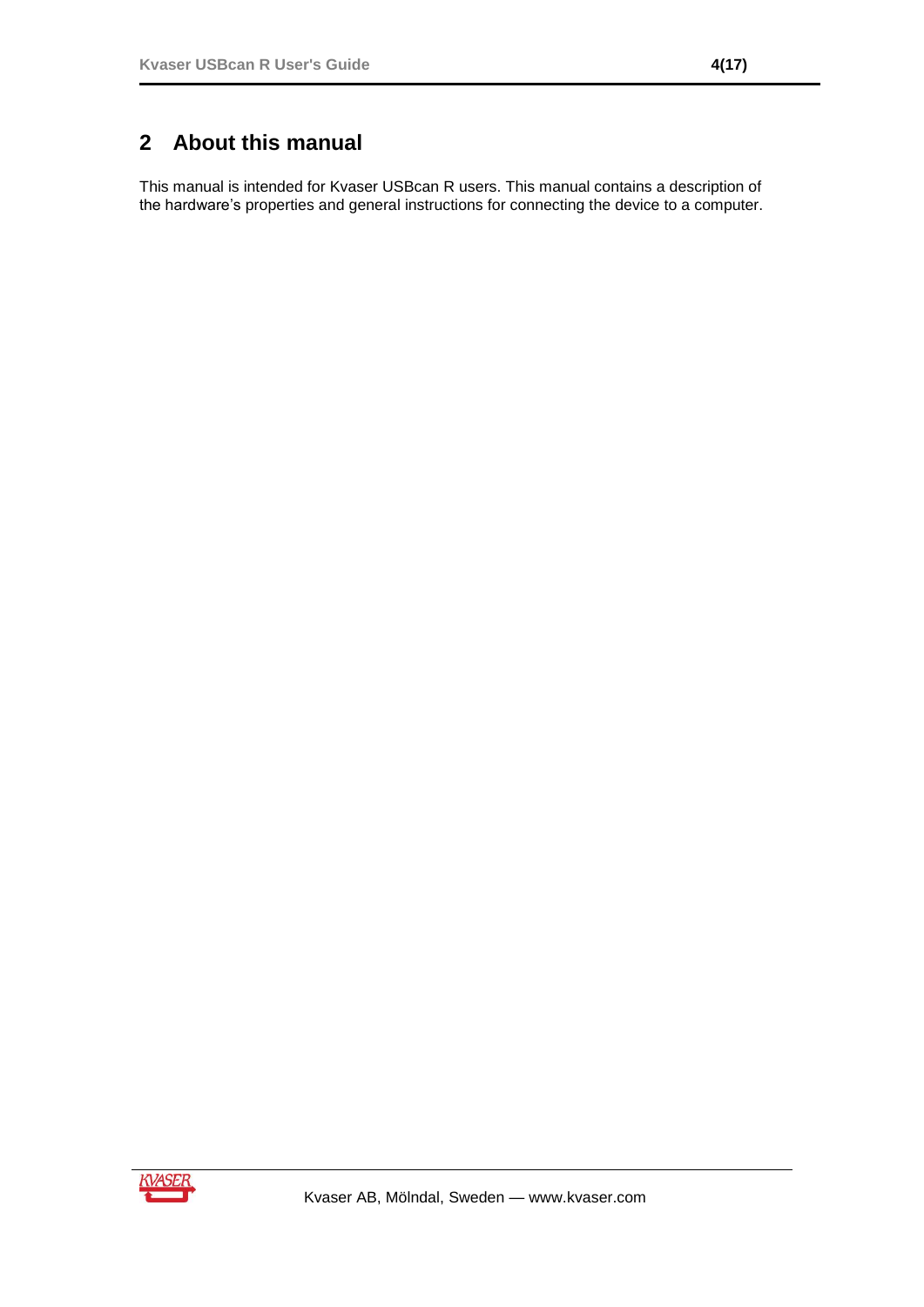# <span id="page-4-0"></span>**3 Introduction**

This section will describe the functions and features of the Kvaser USBcan R.

## <span id="page-4-1"></span>*3.1 Welcome to Kvaser USBcan R*



**Figure 1. Kvaser USBcan R.** 

The Kvaser USBcan R is a powerful two channel, real time, CAN to USB interface.

With quick reaction times and high data throughput, the Kvaser USBcan R is perfect for rapid ECU programming, advanced bus analyzers, and efficient development work.

## <span id="page-4-2"></span>*3.2 Major features of Kvaser USBcan R*

- Quick and easy plug-and-play installation.
- Supports both 11-bit (CAN 2.0A) and 29-bit (CAN 2.0B active) identifiers.
- CAN messages are time-stamped with 100 microsecond accuracy.
- Supports data and remote frames.
- Detects error frames.
- Large on-board RAM buffer for CAN messages.
- Handles up to 8000 messages per second.
- 100% compatible with applications written with Kvaser CANLIB for Kvaser hardware such as LAPcan, PCIcan, and USBcan.
- Two high-speed CAN connections (compliant with ISO 11898-2), 5 kbit/s up to 1 Mbit/s.
- Fully compatible with all higher layer protocols including J1939, CANopen, NMEA 2000® and DeviceNet.
- One USB 2.0 HiSpeed connection with data rates up to 480 Mbit/s. The device can also be used in USB 1.1 slots (with data rates up to 12 Mbit/s).
- IP67 rated lightweight aluminum housing with dimensions  $160 \times 20 \times 30$  mm (6.3 x 0.8 x 1.2 inch) – easy to tuck away (e.g. in a vehicle during a test drive).
- Simultaneous operation of multiple devices.
- Polyurethane cabling for extreme environments.
- Low power-consumption.

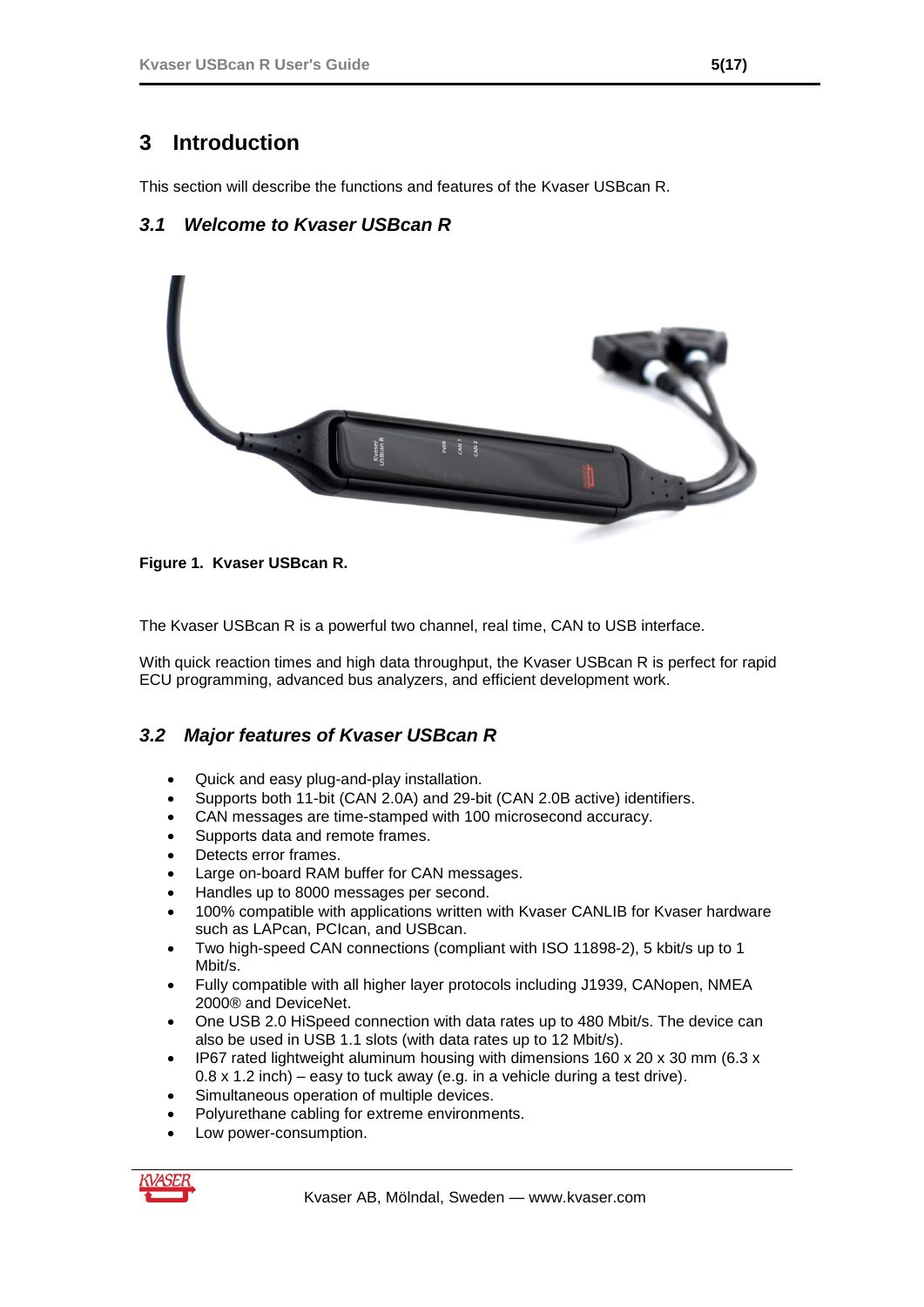### <span id="page-5-0"></span>*3.3 Additional software and documentation*

- Kvaser CANLIB SDK, which includes everything you need to develop software for Kvaser CAN hardware. The SDK includes full documentation and many sample programs, written in C, C++, C#, Delphi, and Visual Basic. All Kvaser CAN interface hardware shares a common software API. Programs written for one board type will run without modifications on the other board types!
- On-line documentation in Windows® HTML Help and Adobe Acrobat format.

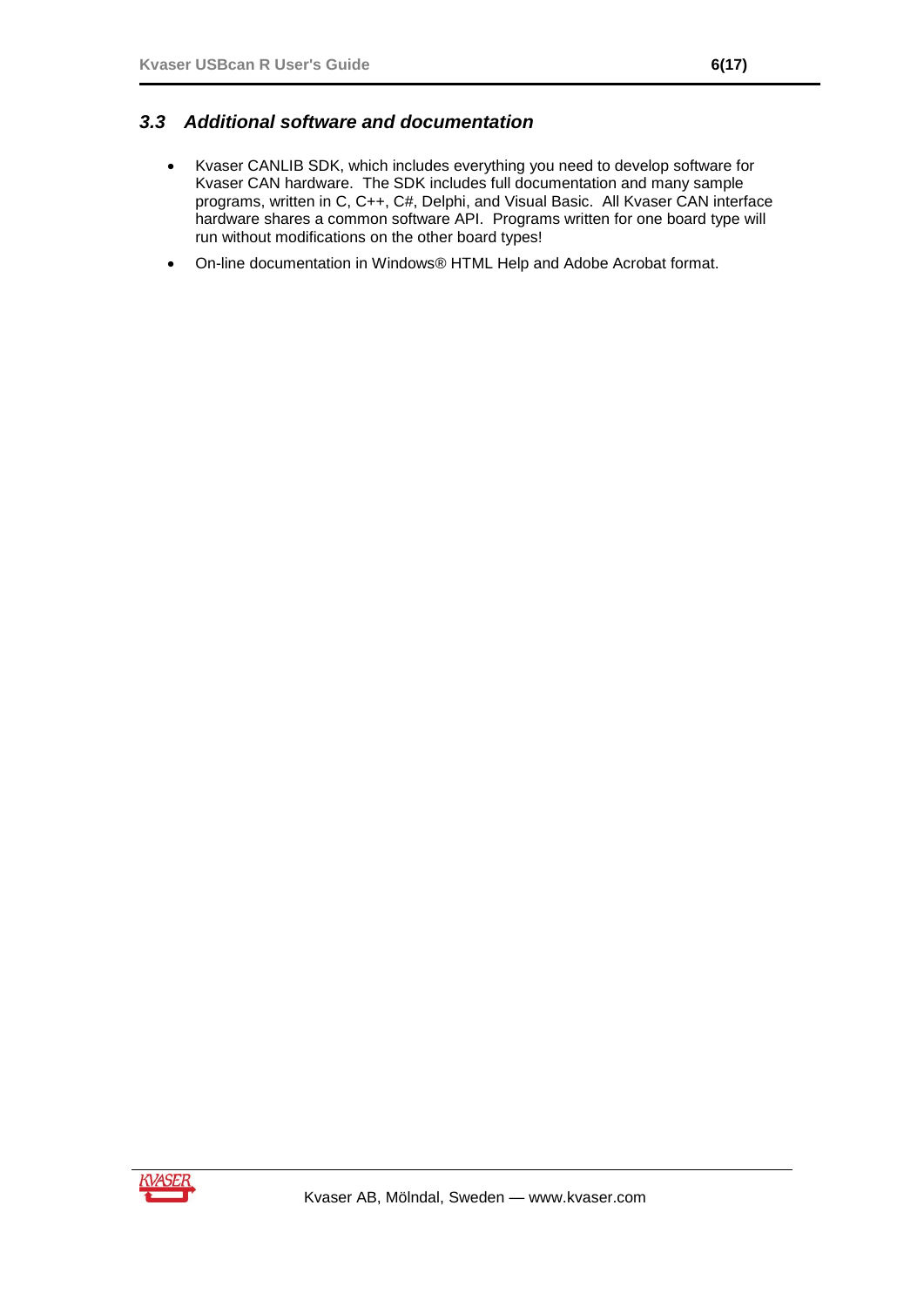<span id="page-6-0"></span>In this section you can read more about the CAN bus channels, USB connector, and LED indicators.

### <span id="page-6-1"></span>*4.1 Hardware installation*

The Kvaser USBcan R may be inserted in any unused USB socket on the host computer. You do not need to switch the power off before inserting or removing the device. For the Kvaser USBcan R to communicate with the host computer, the correct version of the Kvaser driver and firmware must be installed. The firmware is downloaded and installed directly on the Kvaser USBcan R and the driver is installed on the host computer.

The delivery package of Kvaser USBcan R contains:

Kvaser USBcan R

#### <span id="page-6-2"></span>*4.2 USB connector*

The Kvaser USBcan R has a standard USB type "A" plug. If you need a longer cable, you can use USB hubs or USB extension cables with a built-in hub. By chaining up to 5 hubs, you can achieve a cable length of up to 25 meters (approx. 83 ft.).

#### <span id="page-6-3"></span>*4.3 CAN channels*

The standard Kvaser USBcan R has two independent CAN channels with a common ground. The connectors for these channels are shown in Figure 2.



**Figure 2: Connections on the Kvaser USBcan R. The two CAN channels are to the left and the USB device connector is to the right.**

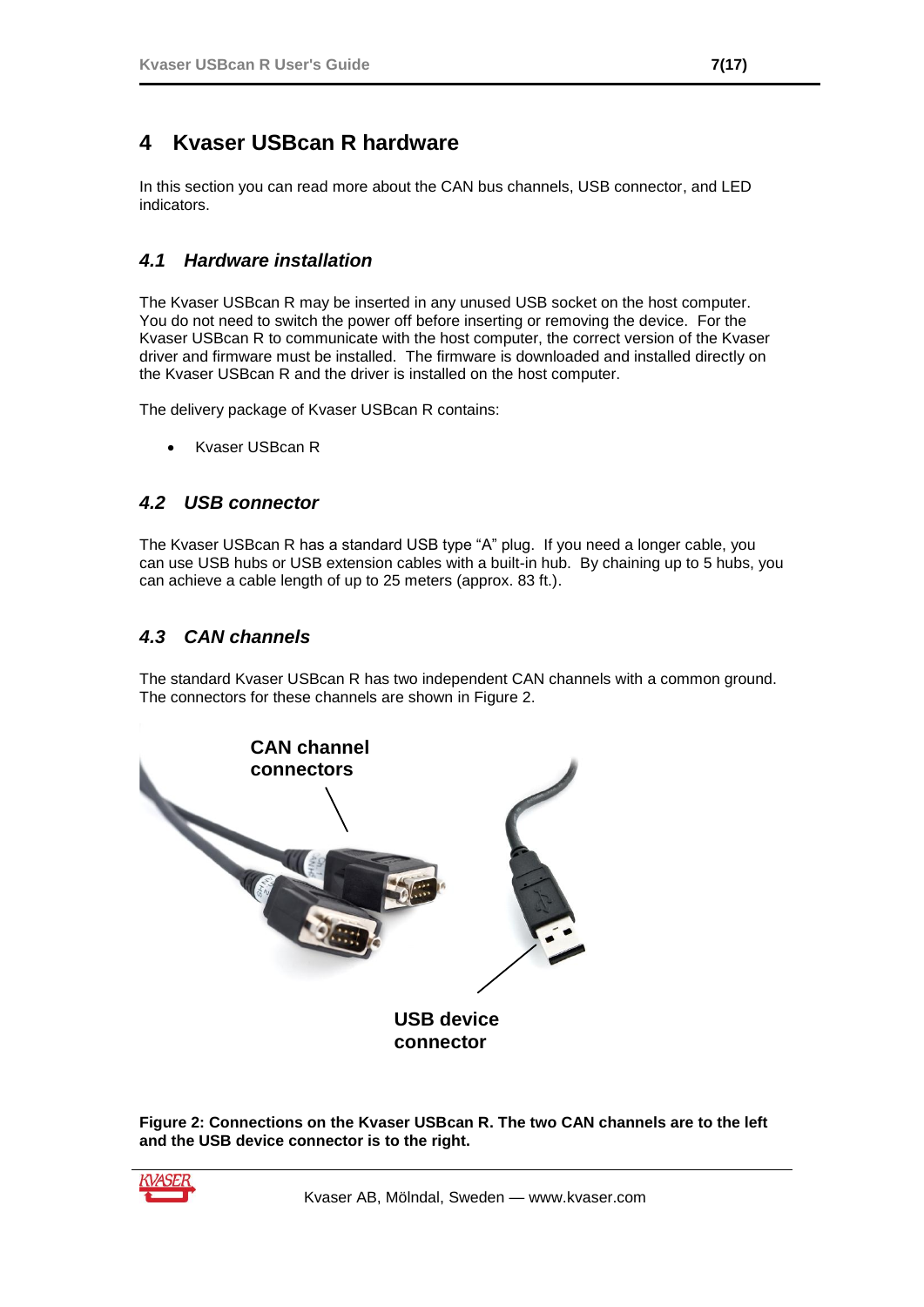## <span id="page-7-0"></span>*4.4 LED indicators*

<span id="page-7-1"></span>

| Table 1: LED indicators overview. |  |  |  |  |
|-----------------------------------|--|--|--|--|
|-----------------------------------|--|--|--|--|

| <b>LED</b>     | <b>General meaning</b>    |
|----------------|---------------------------|
| PWR (Green)    | Power and general status. |
| CAN 1 (Yellow) | Status for CAN channel 1. |
| CAN 2 (Yellow) | Status for CAN channel 2. |



#### **Figure 3. LEDs on the Kvaser USBcan R.**

<span id="page-7-2"></span>

| <b>PWR</b><br>(Green) | CAN <sub>1</sub><br>(Yellow) | CAN <sub>2</sub><br>(Yellow) | <b>Meaning</b>                                                                              |
|-----------------------|------------------------------|------------------------------|---------------------------------------------------------------------------------------------|
| <b>Slow flash</b>     |                              |                              | Waiting for USB connection with the PC.                                                     |
| <b>Steady</b>         |                              |                              | Power ON (The device is connected to<br>the computer).                                      |
|                       | <b>Short flash</b>           |                              | CAN traffic on channel 1.                                                                   |
|                       |                              | <b>Short flash</b>           | CAN traffic on channel 2.                                                                   |
| <b>Fast flash</b>     |                              |                              | Firmware configuration error (should not<br>normally happen, so please contact<br>support). |

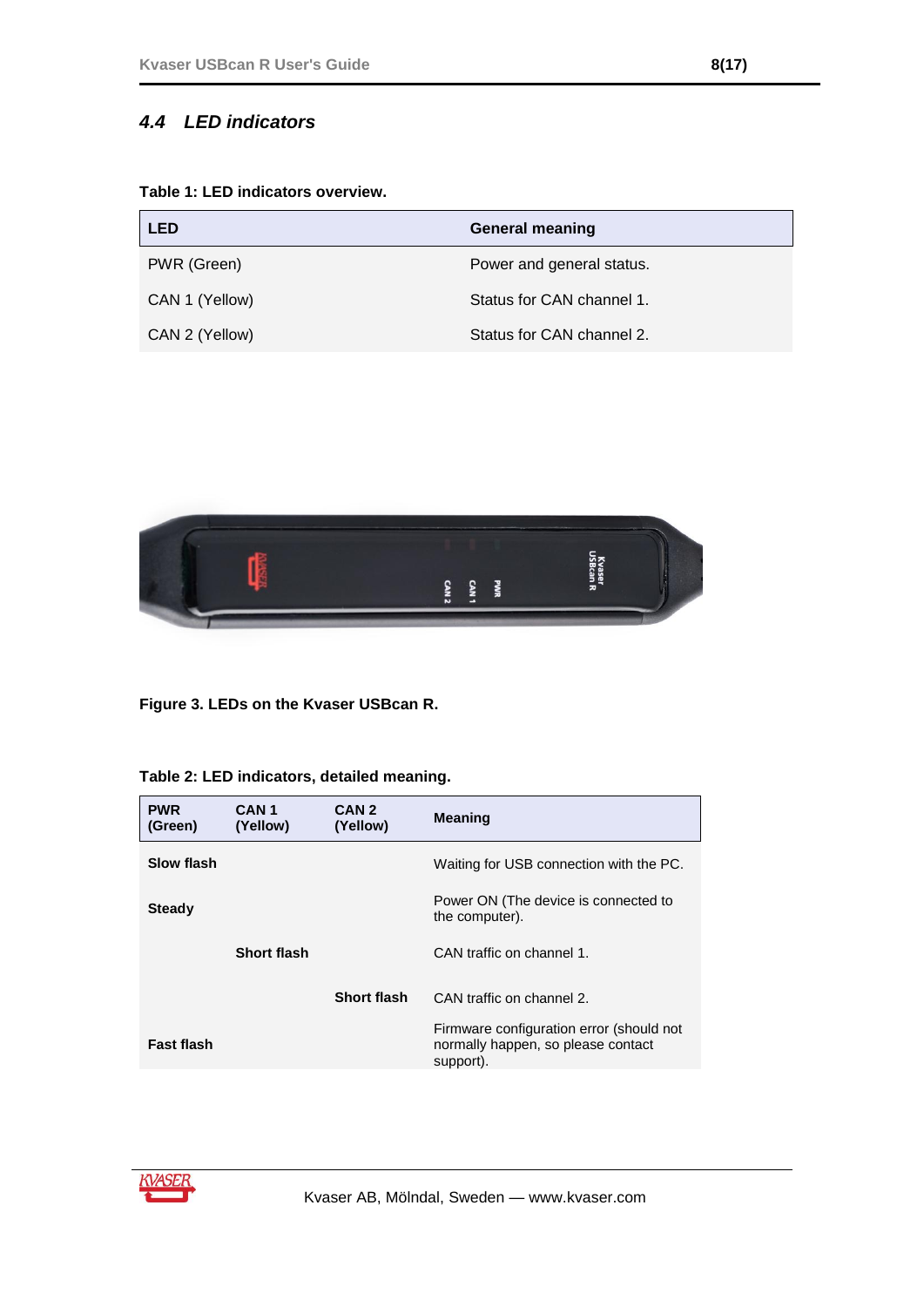# <span id="page-8-0"></span>**5 How to use the Kvaser USBcan R**

To use the Kvaser USBcan R as a CAN interface; connect the unit to a free USB socket on your PC or USB hub.



When used as a CAN interface, the green LED will be illuminated, and the yellow LEDs will emit short flashes when CAN messages are transmitted and received.

## <span id="page-8-1"></span>*5.1 Troubleshooting*



- Use "Kvaser Hardware" in the Control Panel to verify that the computer really can talk to the Kvaser USBcan R. Read out the firmware version. If the firmware version is all zeroes, there are communication problems.
- If the LEDs are flashing or glowing, compare the pattern with the specified LED indicators in [Table 1](#page-7-1) and [Table 2.](#page-7-2)
- If the LEDs are not flashing or glowing at all, check the power supplied through the USB connection.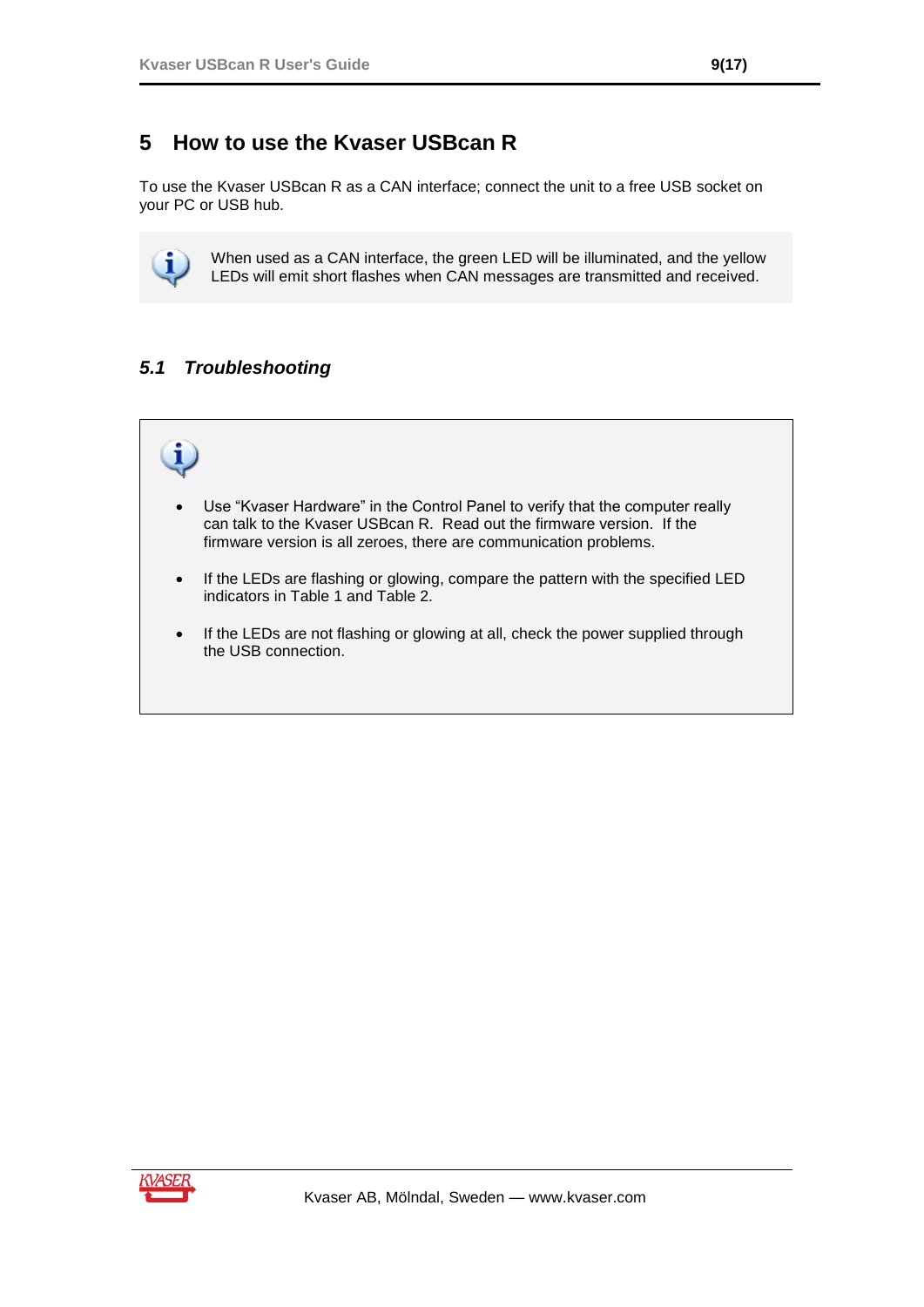# <span id="page-9-0"></span>**6 Appendices**

In this section you will find technical information about the Kvaser USBcan R and its connectors.

## <span id="page-9-1"></span>*6.1 System requirements*

 A USB interface. Use USB 2.0 HiSpeed for optimum results, although the device will also work with a USB 1.1 interface.

## <span id="page-9-2"></span>*6.2 Technical data*

In [Table 3](#page-9-3) below you will find the Kvaser USBcan R's technical specifications.

#### <span id="page-9-3"></span>**Table 3: Kvaser USBcan R Technical specifications.**

| <b>CAN Channels</b>           | 2 (CAN 2.0A and 2.0B active).                                                                          |
|-------------------------------|--------------------------------------------------------------------------------------------------------|
| <b>CAN Transceivers</b>       | Compliant with ISO 11898-2                                                                             |
| <b>CAN Controller</b>         | Built into the M32C                                                                                    |
| Microcontroller               | Renesas M32C                                                                                           |
| <b>CAN Bit Rate</b>           | 5 kbit/s to 1 Mbit/s                                                                                   |
| Timestamp resolution          | $100 \mu s$                                                                                            |
| <b>Error Frame Detection</b>  | Yes, both channels.                                                                                    |
| <b>Error Frame Generation</b> | No.                                                                                                    |
| PC interface                  | USB 2.0. Supports HiSpeed (HS) at 480 Mbit/s. Compatible with USB<br>1.1 Full Speed (FS) at 12 Mbit/s. |
| Power consumption             | ~5V and 130mA powered from the USB.                                                                    |
| Software requirements         | Windows XP or later. (For other operating systems, see Kvaser web or<br>contact Kvaser support.)       |
| Hardware configuration        | Done by software (Plug & Play).                                                                        |
| Dimensions (W x L x H)        | 30 x 160 x 20 mm (1.2 x 6.3 x 0.8 inch)                                                                |
| Operating temperature         | $-40 °C$ $+85 °C$                                                                                      |
| Weight                        | Approx 160 g                                                                                           |

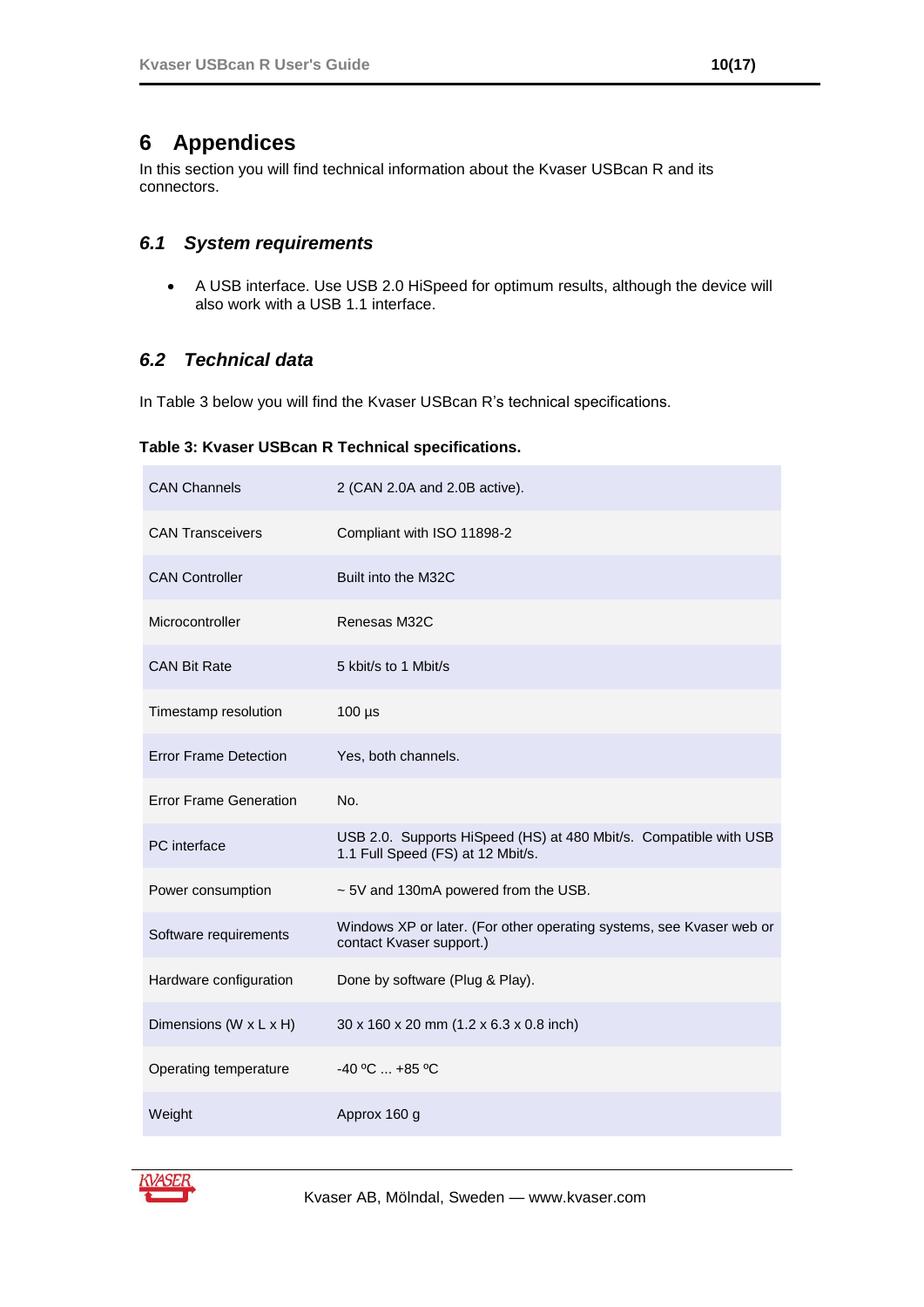Storage temperature -40 °C ... +85 °C

Relative Humidity 0% ... 95% (non-condensing.)

## <span id="page-10-0"></span>*6.3 CAN connectors*

The Kvaser USBcan R has two high-speed CAN channels. Both CAN channels have 9-pin D-SUB connectors (see [Figure 4\)](#page-10-1) with the pinning described below (see [Table 4](#page-10-2) and [Table](#page-11-0) 5).



<span id="page-10-1"></span>

<span id="page-10-2"></span>**Table 4: D-SUB pin configuration of the CAN channel 1.**

The CAN channel 1 has the following pin configuration. (Auto-reset fuses protect Pins 2, 3, 4, 7 and 9.)

| D-SUB pin number | Function                 |
|------------------|--------------------------|
| 1                | Not connected.           |
| 2                | CAN_L                    |
| 3                | <b>GND</b>               |
| 4                | Reserved; do not connect |
| 5                | Shield                   |
| 6                | Not connected.           |
| $\overline{7}$   | CAN_H                    |
| 8                | Not connected.           |
| 9                | Not connected.           |
|                  |                          |

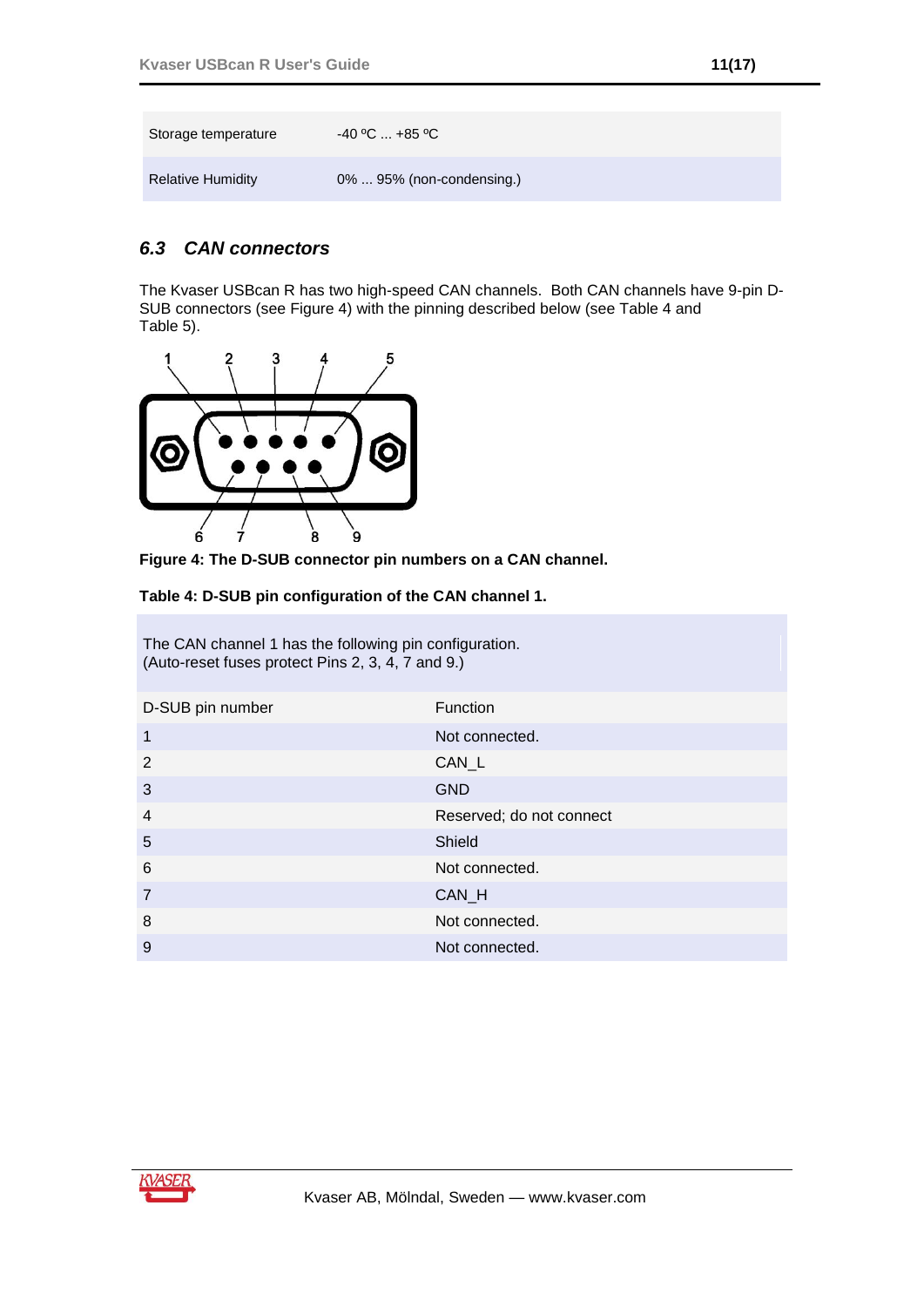#### <span id="page-11-0"></span>**Table 5: D-SUB pin configuration of the CAN channel 2.**

The CAN 2 channel has the following pin configuration. (Auto-reset fuses protect Pins 2, 3, 4, 7 and 9.)

| D-SUB pin number | Function                 |
|------------------|--------------------------|
| 1                | Not connected.           |
| 2                | CAN_L                    |
| 3                | <b>GND</b>               |
| 4                | Reserved; do not connect |
| 5                | Shield                   |
| 6                | Not connected.           |
| $\overline{7}$   | CAN_H                    |
| 8                | Not connected.           |
| 9                | Not connected.           |
|                  |                          |



**Note:** Always connect the ground pin on the D-SUB to the ground of your CAN bus.

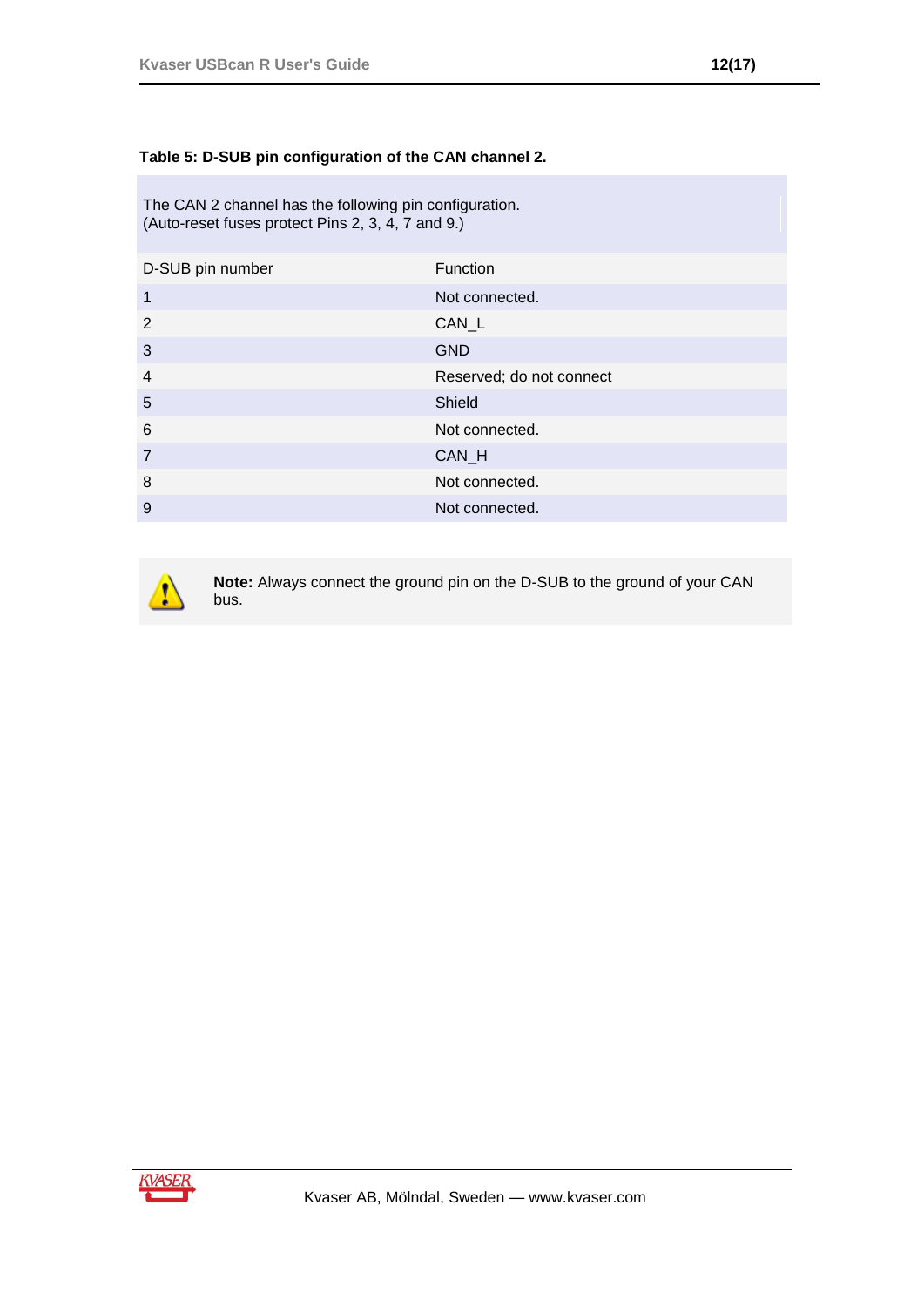#### <span id="page-12-0"></span>*6.4 Required driver version*

You need at least version (CANLIB) 4.3 of the driver to use your Kvaser USBcan R.

#### <span id="page-12-1"></span>*6.5 CAN bus termination*

Every CAN bus must be terminated with a 120 Ohm resistor at each end of the bus. The Kvaser USBcan R does not contain any CAN bus terminators, because their inclusion could cause severe disturbance in a system which is already correctly terminated.

For laboratory or testing use, the exact value of the termination resistors is not always critical. Sometimes a single terminator is sufficient. For production, proper termination is essential. If you see error frames on the bus, you should check the termination.



**To save yourself a lot of trouble, always terminate the CAN bus properly.**

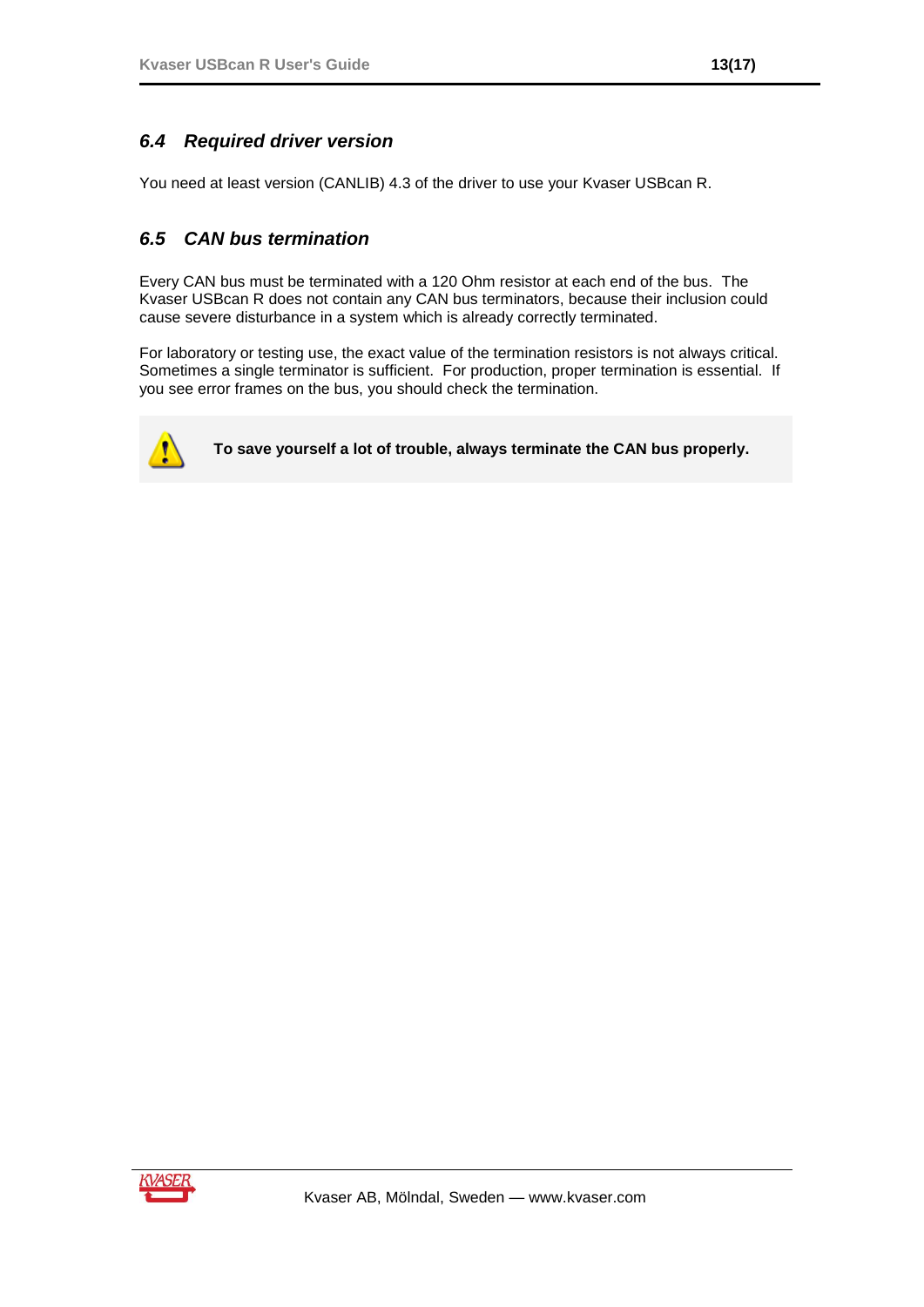# <span id="page-13-0"></span>**7 Frequently Asked Questions**

#### **Q: Could I use several Kvaser USBcan R?**

A: Yes, no problem.

#### **Q: If I reboot my computer, will the Kvaser USBcan R and other products have the same channel numbers as before?**

A: Yes, they will try to reuse the old channel numbers.

**Q: How can I identify which Kvaser USBcan R has a certain channel number?** A: Use "Kvaser Hardware" to flash the LEDs on the Kvaser USBcan R.

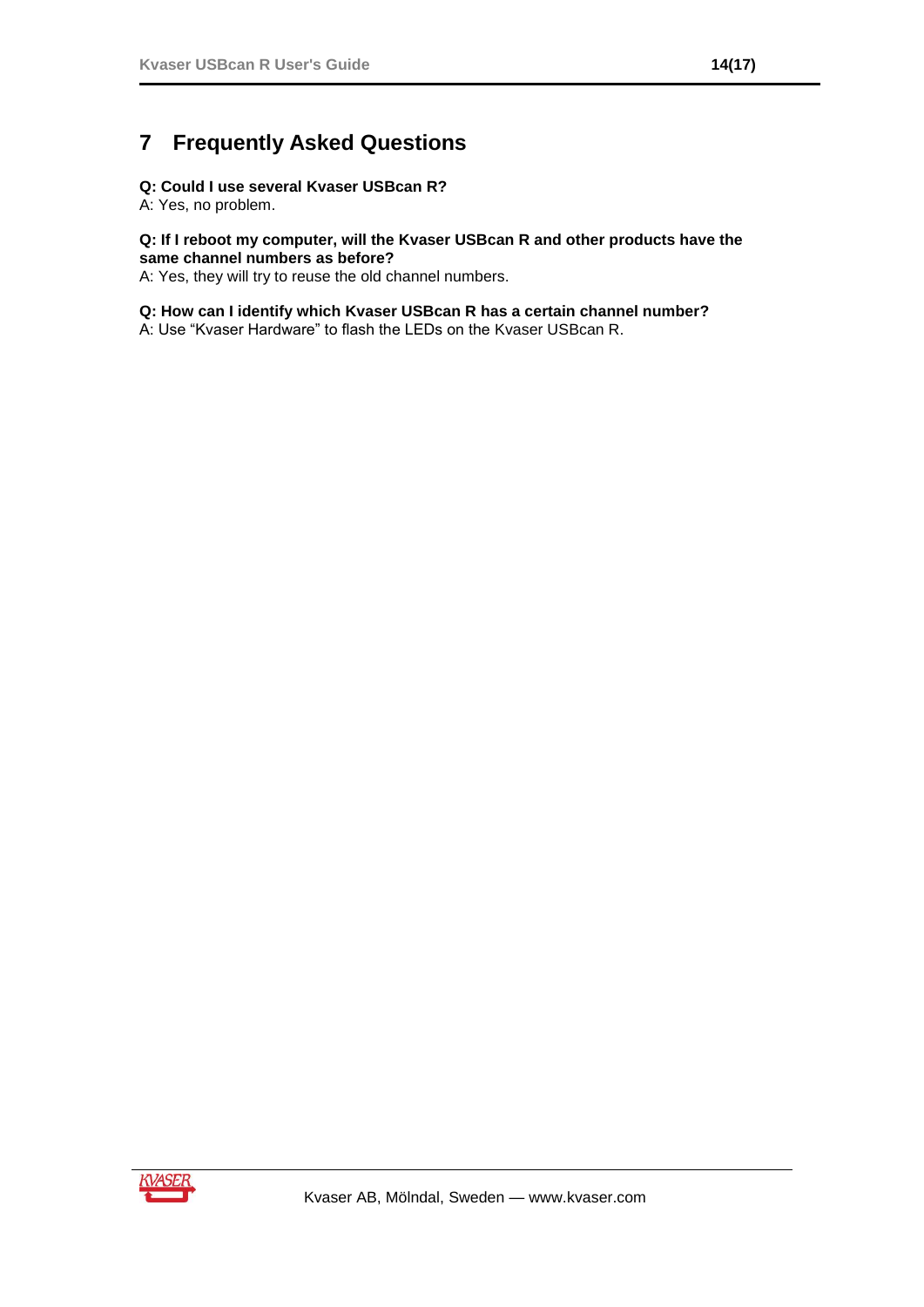## <span id="page-14-0"></span>**8 Legal acknowledgements**

#### <span id="page-14-1"></span>*8.1 Usage warning*



**WARNING FOR ALL USERS**

WARNING! - YOUR USE OF THIS DEVICE MUST BE DONE WITH CAUTION AND A FULL UNDERSTANDING OF THE RISKS!

THIS WARNING IS PRESENTED TO INFORM YOU THAT THE OPERATION OF THIS DEVICE MAY BE DANGEROUS. YOUR ACTIONS CAN INFLUENCE THE BEHAVIOR OF A CAN-BASED DISTRIBUTED EMBEDDED SYSTEM, AND DEPENDING ON THE APPLICATION, THE CONSEQUENCES OF YOUR IMPROPER ACTIONS COULD CAUSE SERIOUS OPERATIONAL MALFUNCTION, LOSS OF INFORMATION, DAMAGE TO EQUIPMENT, AND PHYSICAL INJURY TO YOURSELF AND OTHERS. A POTENTIALLY HAZARDOUS OPERATING CONDITION IS PRESENT WHEN THE FOLLOWING TWO CONDITIONS ARE CONCURRENTLY TRUE: THE PRODUCT IS PHYSICALLY INTERCONNECTED TO A REAL DISTRIBUTED EMBEDDED SYSTEM; AND THE FUNCTIONS AND OPERATIONS OF THE REAL DISTRIBUTED EMBEDDED SYSTEM ARE CONTROLLABLE OR INFLUENCED BY THE USE OF THE CAN NETWORK. A POTENTIALLY HAZARDOUS OPERATING CONDITION MAY RESULT FROM THE ACTIVITY OR NON-ACTIVITY OF SOME DISTRIBUTED EMBEDDED SYSTEM FUNCTIONS AND OPERATIONS, WHICH MAY RESULT IN SERIOUS PHYSICAL HARM OR DEATH OR CAUSE DAMAGE TO EQUIPMENT, DEVICES, OR THE SURROUNDING ENVIRONMENT.

WITH THIS DEVICE, YOU MAY POTENTIALLY:

- CAUSE A CHANGE IN THE OPERATION OF THE SYSTEM, MODULE, DEVICE, CIRCUIT, OR OUTPUT.
- TURN ON OR ACTIVATE A MODULE, DEVICE, CIRCUIT, OUTPUT, OR FUNCTION.
- TURN OFF OR DEACTIVATE A MODULE, DEVICE, CIRCUIT, OUTPUT, OR FUNCTION.
- INHIBIT, TURN OFF, OR DEACTIVATE NORMAL OPERATION.
- MODIFY THE BEHAVIOR OF A DISTRIBUTED PRODUCT.
- ACTIVATE AN UNINTENDED OPERATION.
- PLACE THE SYSTEM, MODULE, DEVICE, CIRCUIT, OR OUTPUT INTO AN UNINTENDED MODE.

ONLY THOSE PERSONS WHO:

(A) ARE PROPERLY TRAINED AND QUALIFIED WITH RESPECT TO THE USE OF THE DEVICE,

(B) UNDERSTAND THE WARNINGS ABOVE, AND

(C) UNDERSTAND HOW THIS DEVICE INTERACTS WITH AND IMPACTS THE FUNCTION AND SAFETY OF OTHER PRODUCTS IN A DISTRIBUTED SYSTEM AND THE APPLICATION FOR WHICH THIS DEVICE WILL BE APPLIED, MAY USE THE DEVICE.

PLEASE NOTE THAT YOU CAN INTEGRATE THIS PRODUCT AS A SUBSYSTEM INTO HIGHER-LEVEL SYSTEMS. IN CASE YOU DO SO, KVASER

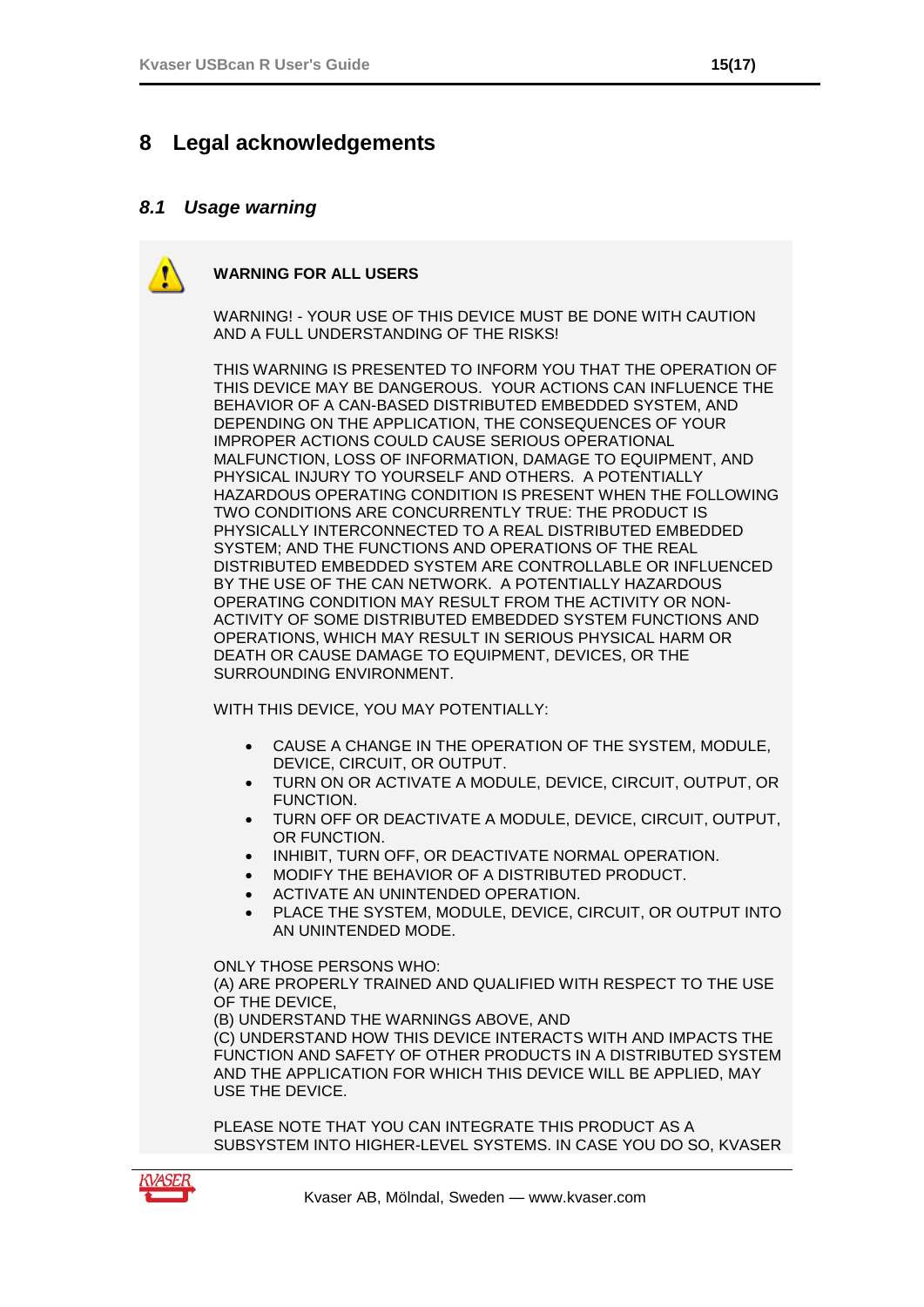AB HEREBY DECLARES THAT KVASER AB'S WARRANTY SHALL BE LIMITED TO THE CORRECTION OF DEFECTS, AND KVASER AB HEREBY EXPRESSLY DISCLAIMS ANY LIABILITY OVER AND ABOVE THE REFUNDING OF THE PRICE PAID FOR THIS DEVICE, SINCE KVASER AB DOES NOT HAVE ANY INFLUENCE ON THE IMPLEMENTATIONS OF THE HIGHER-LEVER SYSTEM, WHICH MAY BE DEFECTIVE.

#### <span id="page-15-0"></span>*8.2 EMC compliance statement*

#### **CE regulation:**

This product is in accordance with the directive 2004/108/EC regulating the electromagnetic compatibility.

#### **FCC regulation:**

This product has been tested and found to comply with the limits for a Class B digital device, pursuant to Part 15 of the FCC Rules. These limits are designed to provide reasonable protection against harmful interference in a residential installation. This equipment generates, uses and can radiate radio frequency energy and, if not installed and used in accordance with the instructions, may cause harmful interference to radio communications. However, there is no guarantee that interference will not occur in a particular installation. If this equipment does cause harmful interference to radio or television reception, which can be determined by turning the equipment off and on, the user is encouraged to try to correct the interference by one or more of the following measures:

- Reorient or relocate the receiving antenna
- Increase the separation between the equipment and receiver
- Connect the equipment into an outlet on a circuit different from that to which the receiver is connected
- Consult the dealer or an experienced radio/TV technician for help

#### <span id="page-15-1"></span>*8.3 WEEE compliance statement*



This product is sold in compliance with the directive 2002/96/EC of the European Parliament on Waste Electrical and Electronic Equipment (WEEE.)

#### <span id="page-15-2"></span>*8.4 RoHS compliance statement*

This product is manufactured in accordance with directive 2002/95/EC on the Restriction of the use of certain Hazardous Substances in electrical and electronic equipment (RoHS).

## <span id="page-15-3"></span>*8.5 Patents, copyrights and trademarks*

All trademarks are the property of their respective owner.

Windows® is a registered trademark of Microsoft Corporation in the United States and other countries.

MagiSync™ is a trademark of Kvaser AB.

DeviceNet™ is a Trademark of Open DeviceNet Vendor Association, Inc.

NMEA 2000® is the registered trademark of the National Marine Electronics Association, Inc.